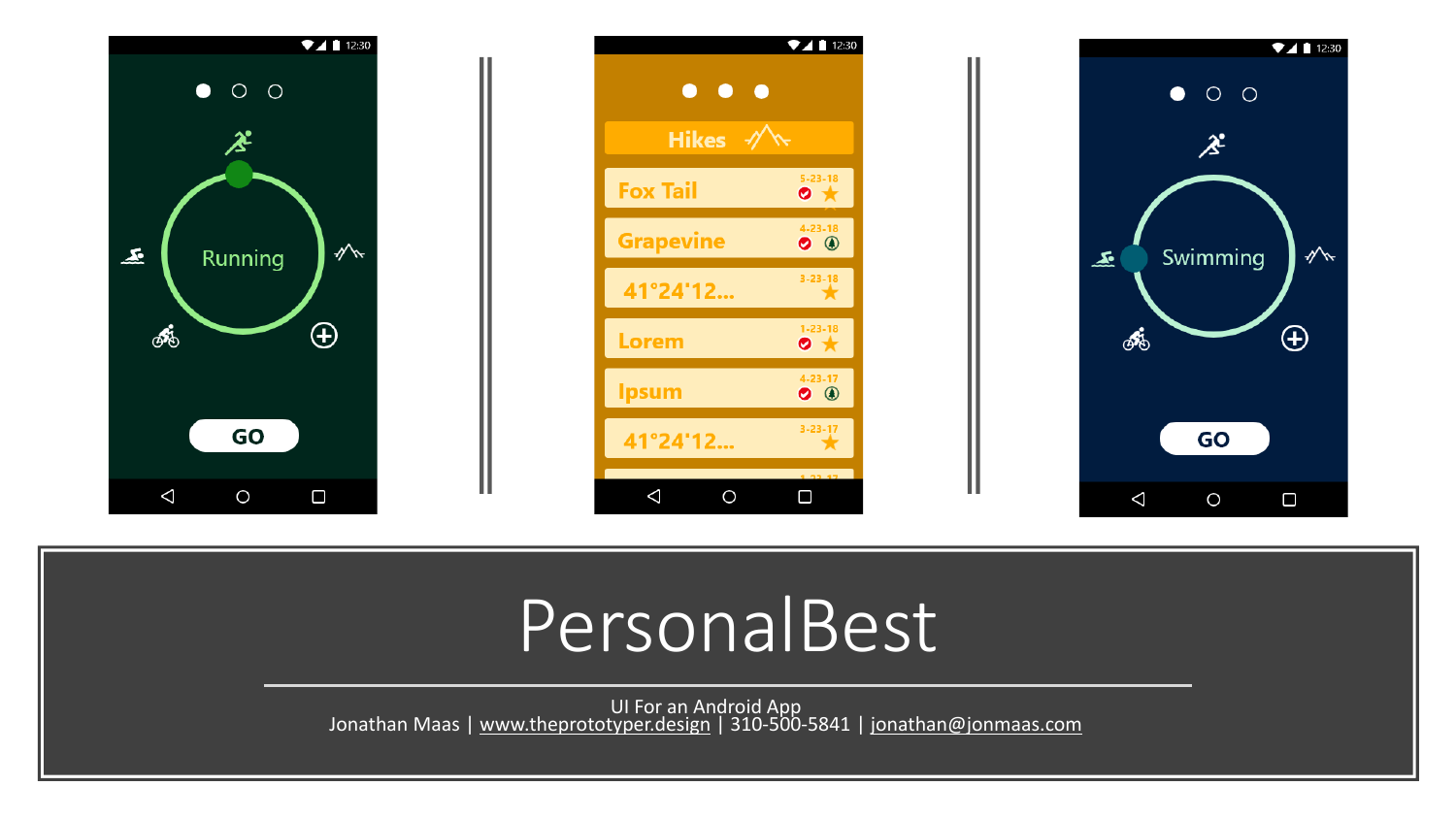

#### • **What this document is**

- PersonalBest is a minimalist exercise App I am developing for Android.
- This document holds a few screenshots to show the UI.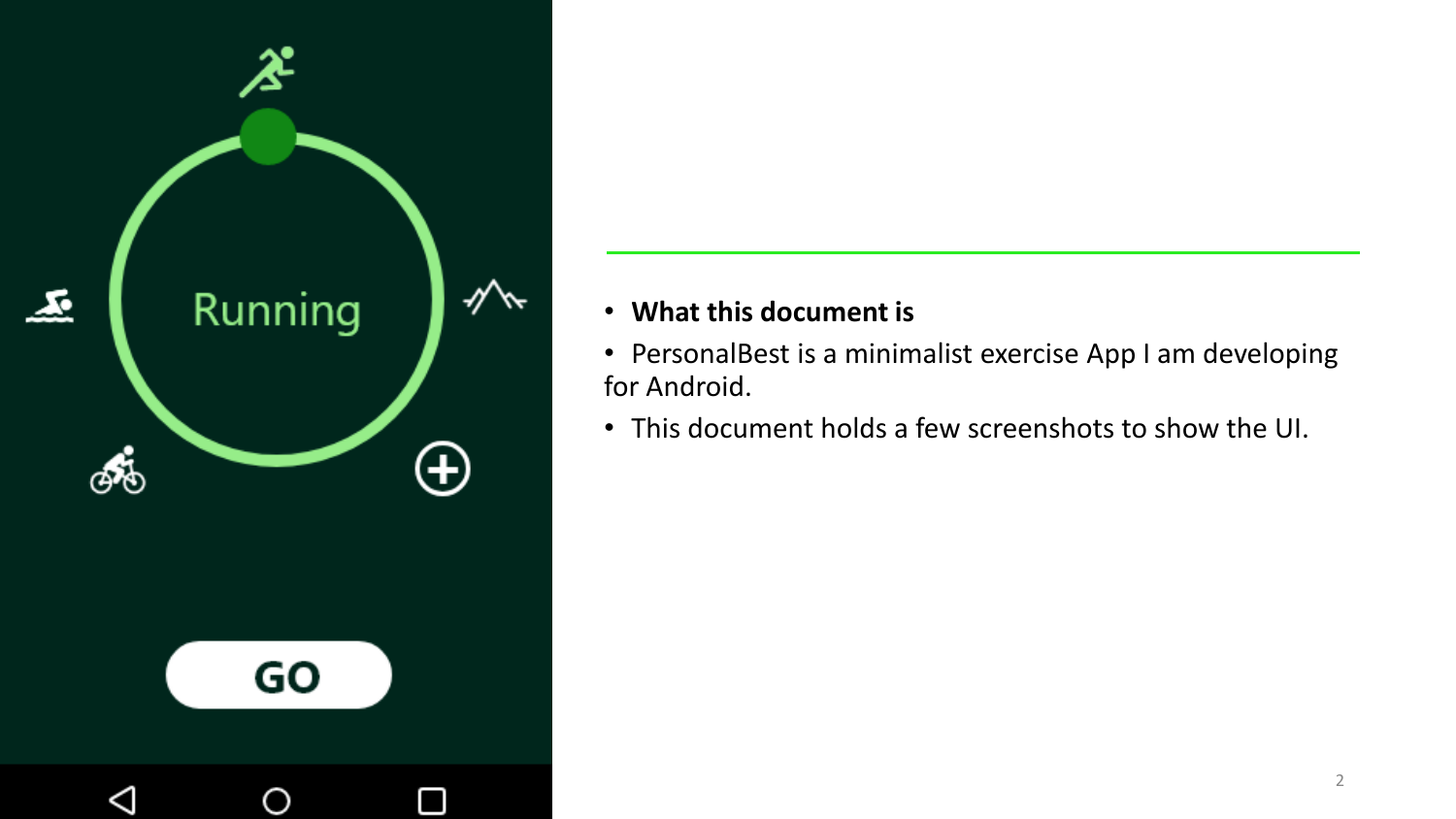

# **Opening Screen**

When the user opens PersonalBest, they should see a minimalistic UI that has them select which type of activity they want. The minimalistic design should have solid colors.

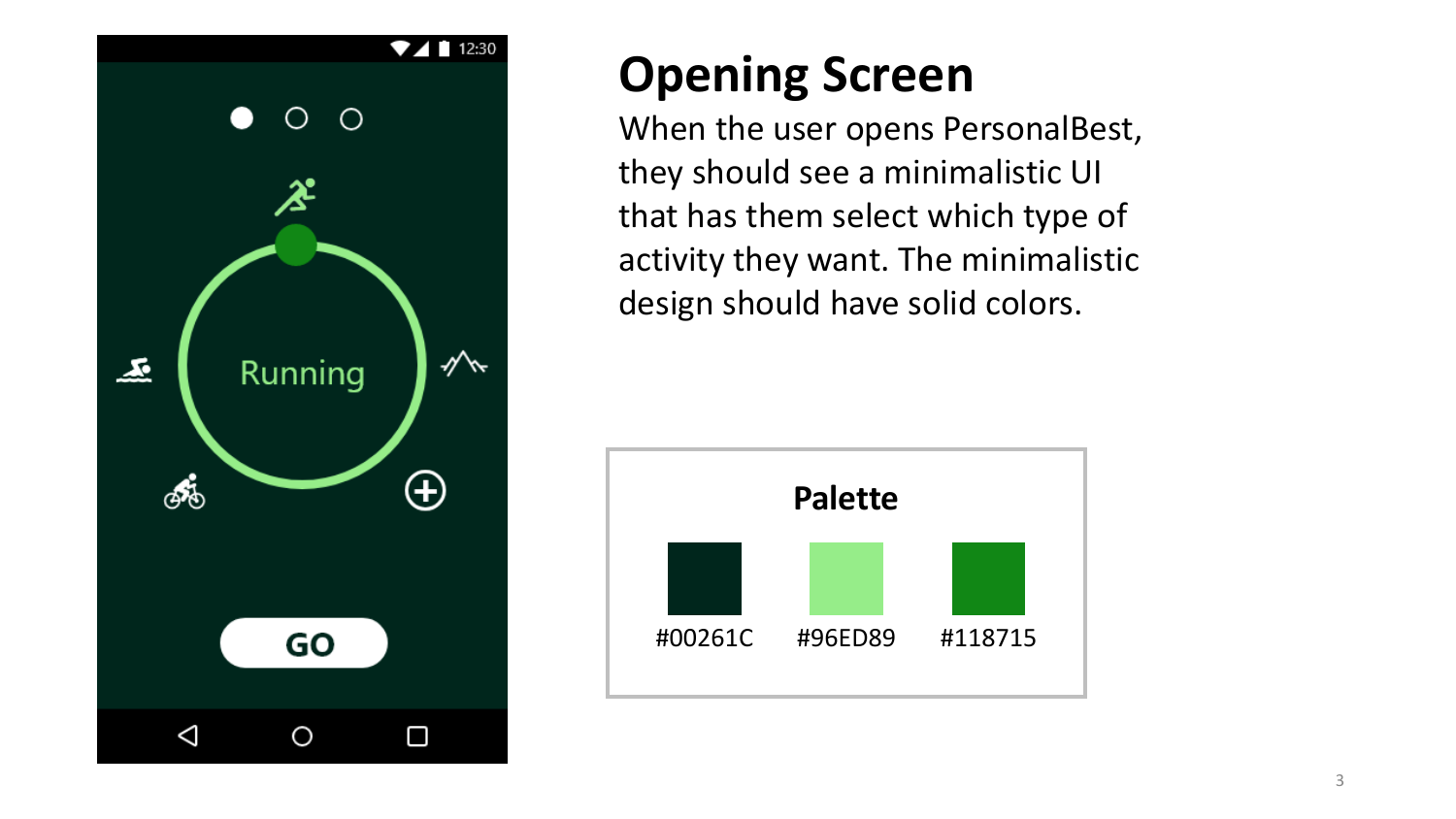

### **Alternate Activities**

If the user switches activities, there should be a color change thematic to that activity. Note that the user can customize available activities – adding more if they wish.

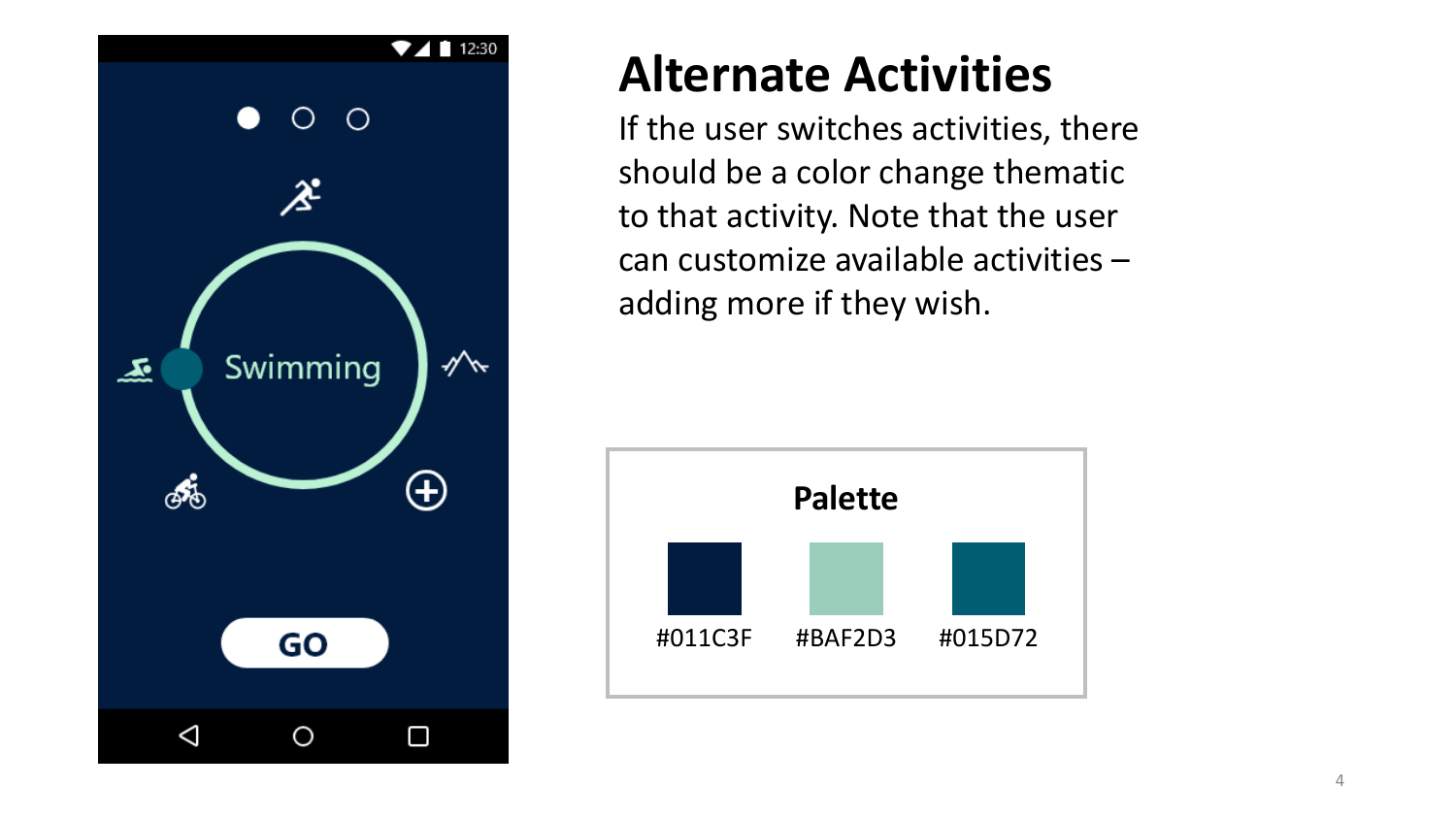

# **Second Level – Part 1**

When user selects an activity, it should give them a few options linked to the activity, but not too many. In this case user can –

- 1) Select a previous location, add another one or find it through GPS.
- 2) Record route on GPS.
- 3) Add notes.

Note that the GO CTA is active on load, ie it does not require any input. Minimize the steps, and make the steps easy to get through.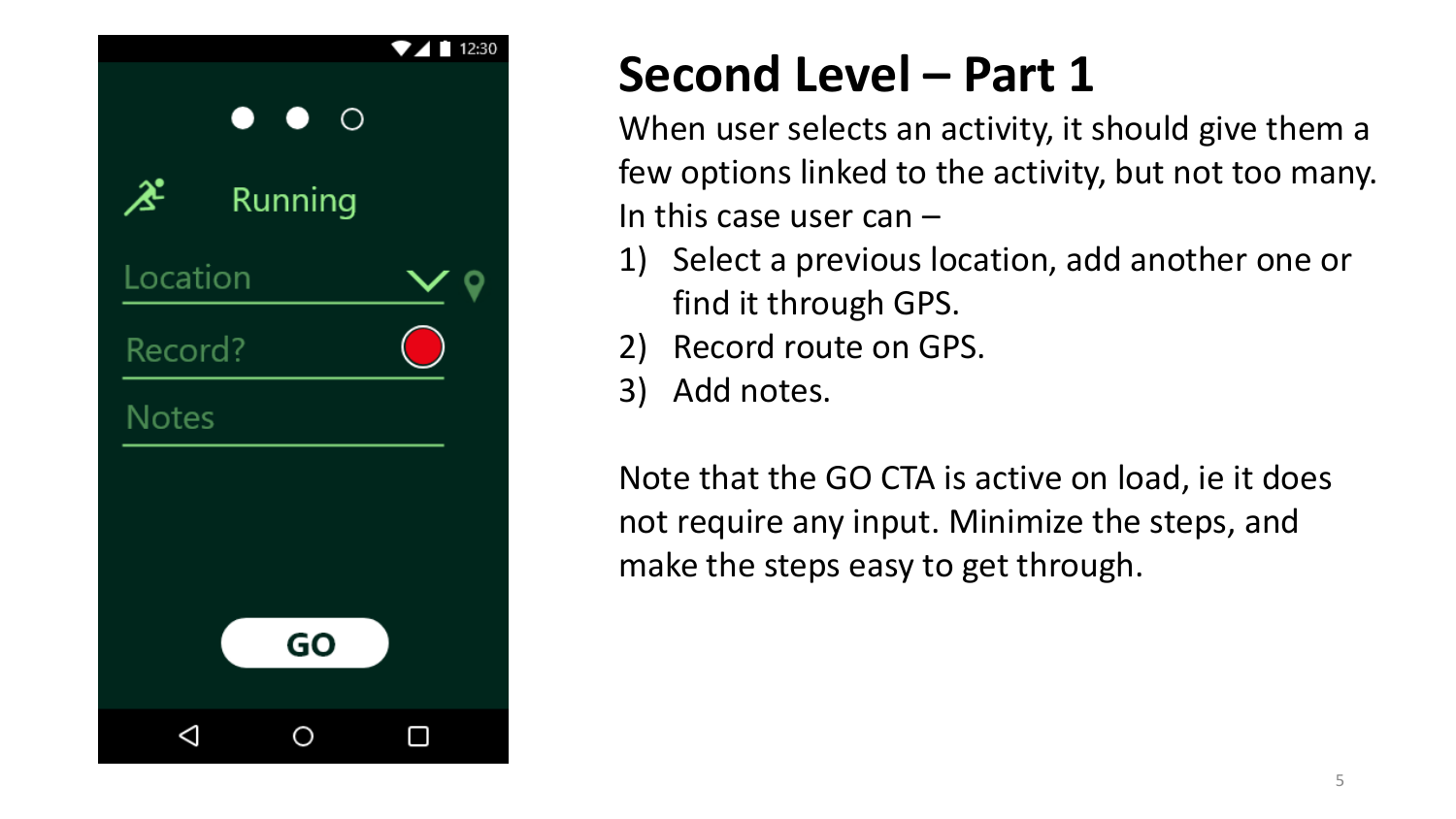

## **Second Level – Part 2**

Once the GO CTA is activated, we get to the minimalist action.

Here there is location data, time and a button, and a secondary button.